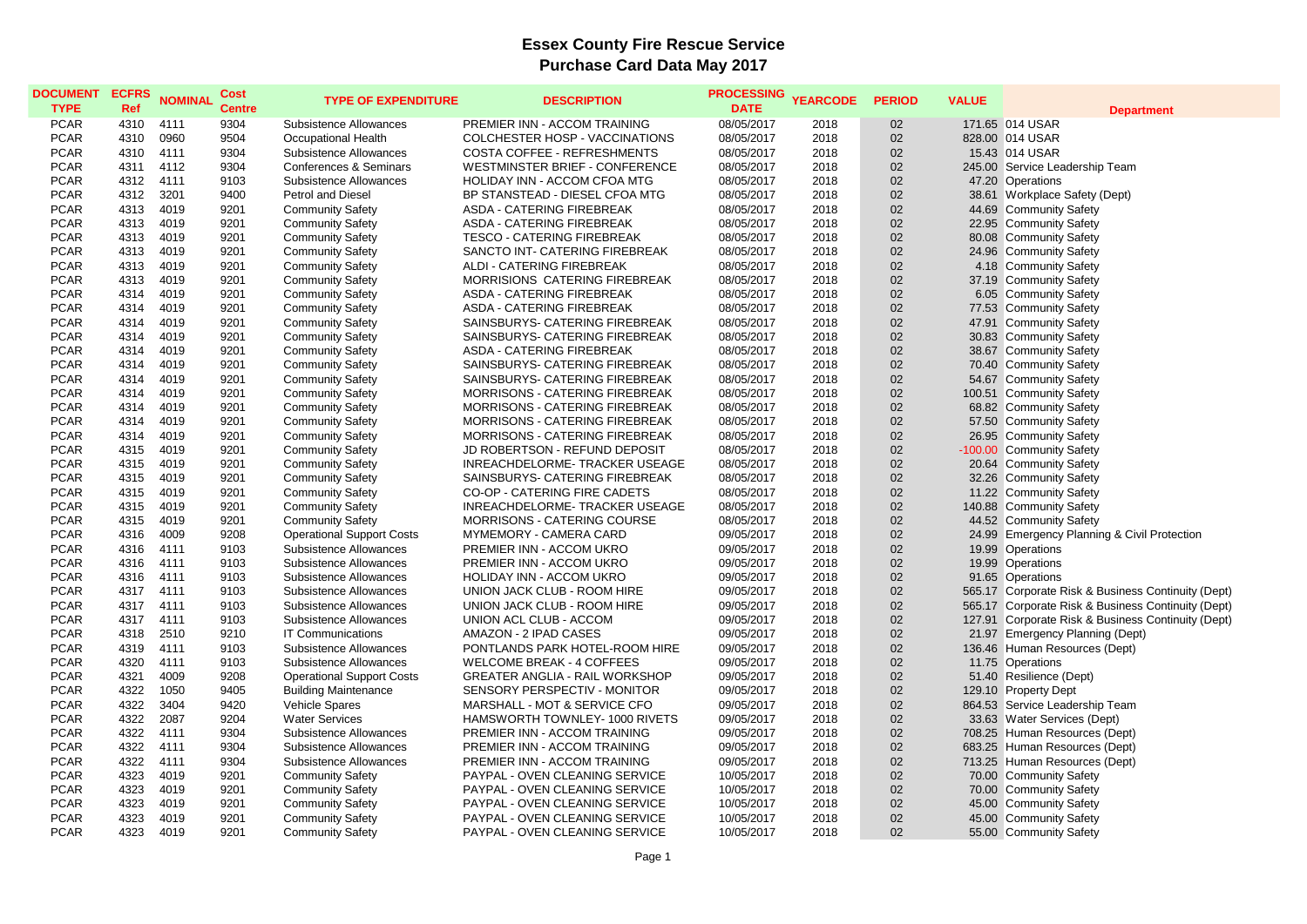## **Essex County Fire Rescue Service Purchase Card Data May 2017**

| <b>DOCUMENT</b><br><b>TYPE</b> | <b>ECFRS</b><br>Ref | <b>NOMINAL</b> | Cost<br><b>Centre</b> | <b>TYPE OF EXPENDITURE</b>    | <b>DESCRIPTION</b>                                                                                                             | <b>PROCESSING</b><br><b>DATE</b> | <b>YEARCODE</b> | <b>PERIOD</b> | <b>VALUE</b> | <b>Department</b>                                                   |
|--------------------------------|---------------------|----------------|-----------------------|-------------------------------|--------------------------------------------------------------------------------------------------------------------------------|----------------------------------|-----------------|---------------|--------------|---------------------------------------------------------------------|
| <b>PCAR</b>                    | 4323                | 4019           | 9201                  | <b>Community Safety</b>       | PAYPAL - OVEN CLEANING SERVICE                                                                                                 | 10/05/2017                       | 2018            | 02            |              | 55.00 Community Safety                                              |
| <b>PCAR</b>                    | 4323                | 4019           | 9201                  | <b>Community Safety</b>       | PAYPAL - OVEN CLEANING SERVICE                                                                                                 | 10/05/2017                       | 2018            | 02            |              | 45.00 Community Safety                                              |
| <b>PCAR</b>                    | 4324                | 4111           | 9103                  | Subsistence Allowances        | TESCO - LUNCH ESMCP MEETING                                                                                                    | 10/05/2017                       | 2018            | 02            |              | 3.50 East Area Command                                              |
| <b>PCAR</b>                    | 4324                | 4110           | 9103                  | <b>Travelling Expenses</b>    | <b>GREATER ANGLIA- RAIL ESMCP MTG</b>                                                                                          | 10/05/2017                       | 2018            | 02            |              | 30.50 East Area Command                                             |
| <b>PCAR</b>                    | 4324                | 4111           | 9103                  | Subsistence Allowances        | <b>TESCO - LUNCH ESMCP MEETING</b>                                                                                             | 10/05/2017                       | 2018            | 02            |              | 4.67 East Area Command                                              |
| <b>PCAR</b>                    | 4324                | 4110           | 9103                  | <b>Travelling Expenses</b>    | GREATER ANGLIA- RAIL ESMCP MTG                                                                                                 | 10/05/2017                       | 2018            | 02            |              | 30.50 East Area Command                                             |
| <b>PCAR</b>                    | 4325                | 2017           | 9401                  | <b>Canteen Equipment</b>      | <b>CURRYS - REPLACE FRIDGE</b>                                                                                                 | 10/05/2017                       | 2018            | 02            |              | 116.65 086 Thaxted                                                  |
| <b>PCAR</b>                    | 4325                | 1499           | 9405                  | <b>Furniture and Fittings</b> | CLEANSAVE - SHOWER MAT ROLL                                                                                                    | 10/05/2017                       | 2018            | 02            |              | 329.00 132 Kelvedon Park                                            |
| <b>PCAR</b>                    | 4325                | 4111           | 9103                  | Subsistence Allowances        | PREMIER INN-ACCOM CLEVELAND FR                                                                                                 | 10/05/2017                       | 2018            | 02            |              | 174.98 Operations (Dept)                                            |
| <b>PCAR</b>                    | 4325                | 4111           | 9103                  | Subsistence Allowances        | PREMIER INN - ACCOM DERBY FIRE                                                                                                 | 10/05/2017                       | 2018            | 02            |              | 126.65 Community Safety (Dept)                                      |
| <b>PCAR</b>                    | 4325                | 4001           | 9404                  | Stationery                    | <b>BSI - ISO 22316:2017 SECURITY</b>                                                                                           | 10/05/2017                       | 2018            | 02            |              | 40.00 Corporate Risk & Business Continuity (Dept)                   |
| <b>PCAR</b>                    | 4325                | 2017           | 9401                  | Canteen Equipment             | <b>CURRYS-REFUND INSTALL &amp; REMOVE</b>                                                                                      | 10/05/2017                       | 2018            | 02            |              | -33.33 011 Dovercourt                                               |
| <b>PCAR</b>                    | 4325                | 2017           | 9401                  | Canteen Equipment             | <b>CURRYS - REPLACE DISHWASHER</b>                                                                                             | 10/05/2017                       | 2018            | 02            |              | 233.32 011 Dovercourt                                               |
| <b>PCAR</b>                    | 4325                | 2017           | 9401                  | Canteen Equipment             | AO.COM - FRIDGE RETAINED SQUAD                                                                                                 | 10/05/2017                       | 2018            | 02            |              | 124.17 012 Clacton                                                  |
| <b>PCAR</b>                    | 4325                | 4001           | 9404                  | Stationery                    | AMAZON - DESK PEN REFILL                                                                                                       | 10/05/2017                       | 2018            | 02            |              | 19.53 132 Kelvedon Park                                             |
| <b>PCAR</b>                    | 4325                | 2017           | 9401                  | Canteen Equipment             | <b>CURRYS - REPLACE FRIDGEFREEZER</b>                                                                                          | 10/05/2017                       | 2018            | 02            |              | 253.33 055 Orsett                                                   |
| <b>PCAR</b>                    | 4327                | 4111           | 9304                  | Subsistence Allowances        | PREMIER INN - ACCOM COURSE                                                                                                     | 11/05/2017                       | 2018            | 02            |              | 204.13 Training                                                     |
| <b>PCAR</b>                    | 4327                | 4110           | 9103                  | <b>Travelling Expenses</b>    | <b>GREATER ANGLIA - RAIL EVENT</b>                                                                                             | 11/05/2017                       | 2018            | 02            |              | 74.20 Operations                                                    |
| <b>PCAR</b>                    | 4328                | 4001           | 9404                  | Stationery                    | OFFICE - STATIONERY FOR COURSE                                                                                                 | 11/05/2017                       | 2018            | 02            |              | 64.92 Training (Dept)                                               |
| <b>PCAR</b>                    | 4329                | 4111           | 9103                  | Subsistence Allowances        | HOTELS.COM - ACCOM AWARDS                                                                                                      | 11/05/2017                       | 2018            | 02            |              | 149.04 Service Leadership Team                                      |
| <b>PCAR</b>                    | 4329                | 4110           | 9103                  | <b>Travelling Expenses</b>    | <b>GREATER ANGLIA - RAIL AWARDS</b>                                                                                            | 11/05/2017                       | 2018            | 02            |              | 14.15 Service Leadership Team                                       |
| <b>PCAR</b>                    | 4329                | 4110           | 9103                  | <b>Travelling Expenses</b>    | <b>GREATER ANGLIA - RAIL AWARDS</b>                                                                                            | 11/05/2017                       | 2018            | 02            |              | 22.10 Service Leadership Team                                       |
| <b>PCAR</b>                    | 4330                | 4019           | 9201                  | <b>Community Safety</b>       | SAINSBURYS- CATERING FIREBREAK                                                                                                 | 12/05/2017                       | 2018            | 02            |              | 65.68 Community Safety                                              |
| <b>PCAR</b>                    | 4330                | 4019           | 9201                  | <b>Community Safety</b>       | <b>TESCO - CATERING FIREBREAK</b>                                                                                              | 12/05/2017                       | 2018            | 02            |              | 41.86 Community Safety                                              |
| <b>PCAR</b>                    | 4330                | 4019           | 9201                  | <b>Community Safety</b>       | SAINSBURYS- CATERING FIREBREAK                                                                                                 | 12/05/2017                       | 2018            | 02            |              | 80.08 Community Safety                                              |
| <b>PCAR</b>                    | 4330                | 4019           | 9201                  | <b>Community Safety</b>       | <b>TESCO - CATERING FIREBREAK</b>                                                                                              | 12/05/2017                       | 2018            | 02            |              | 20.25 Community Safety                                              |
| <b>PCAR</b>                    | 4330                | 4019           | 9201                  | <b>Community Safety</b>       | <b>TESCO - CATERING FIREBREAK</b>                                                                                              | 12/05/2017                       | 2018            | 02            |              | 17.99 Community Safety                                              |
| <b>PCAR</b>                    | 4330                | 4019           | 9201                  | <b>Community Safety</b>       | <b>TESCO - CATERING FIREBREAK</b>                                                                                              | 12/05/2017                       | 2018            | 02            |              | 27.37 Community Safety                                              |
| <b>PCAR</b>                    | 4331                | 4111           | 9103                  | Subsistence Allowances        | TRAVELODGE-ACCOM DISCIP APPEAL                                                                                                 | 12/05/2017                       | 2018            | 02            |              | 81.04 Service Leadership Team                                       |
| <b>PCAR</b>                    | 4331                | 4111           | 9103                  | Subsistence Allowances        | TRAVELODGE-ACCOM DISCIP APPEAL                                                                                                 | 12/05/2017                       | 2018            | 02            |              | 81.04 Service Leadership Team                                       |
| <b>PCAR</b>                    | 4331                | 4111           | 9103                  | Subsistence Allowances        | TRAVELODGE - REFUND ACCOM                                                                                                      | 12/05/2017                       | 2018            | 02            |              | -139.87 Service Leadership Team                                     |
| <b>PCAR</b>                    | 4332                | 4019           | 9201                  | <b>Community Safety</b>       | VIKING - STACK BOXES D OF E                                                                                                    | 12/05/2017                       | 2018            | 02            |              | 35.97 Community Safety                                              |
| <b>PCAR</b>                    | 4333                | 3404           | 9420                  | <b>Vehicle Spares</b>         | B&Q - 2 X 64L USEFUL BOXES                                                                                                     | 12/05/2017                       | 2018            | 02            |              |                                                                     |
| <b>PCAR</b>                    | 4334                | 4111           | 9304                  | Subsistence Allowances        | SAINSBURYS- TEA, COFFEE ETC                                                                                                    | 12/05/2017                       | 2018            | 02            |              | 21.67 Workshops Engineering (Dept)<br>18.62 Workplace Safety (Dept) |
| <b>PCAR</b>                    | 4335                | 4003           | 9405                  |                               | Postage Direct Mailing & Carriage ROYAL MAIL - ONLINE POSTAGE                                                                  | 12/05/2017                       | 2018            | 02            |              | 50.00 Community Safety (Dept)                                       |
| <b>PCAR</b>                    | 4335                | 4003           |                       |                               |                                                                                                                                |                                  | 2018            | 02            |              |                                                                     |
| <b>PCAR</b>                    | 4335                | 4003           | 9405<br>9405          |                               | Postage Direct Mailing & Carriage ROYAL MAIL - ONLINE POSTAGE<br>Postage Direct Mailing & Carriage ROYAL MAIL - ONLINE POSTAGE | 12/05/2017<br>12/05/2017         | 2018            | 02            |              | 100.00 Community Safety (Dept)<br>100.00 Community Safety (Dept)    |
| <b>PCAR</b>                    | 4335                | 4003           | 9405                  |                               |                                                                                                                                |                                  |                 | 02            |              |                                                                     |
| <b>PCAR</b>                    | 4336                | 4111           | 9103                  | Subsistence Allowances        | Postage Direct Mailing & Carriage ROYAL MAIL - ONLINE POSTAGE<br>PREMIER INN - ACCOM UKRO COMP                                 | 12/05/2017<br>16/05/2017         | 2018<br>2018    | 02            |              | 100.00 Community Safety (Dept)                                      |
|                                | 4336                | 4111           | 9103                  | Subsistence Allowances        |                                                                                                                                |                                  |                 |               |              | 147.48 Service Leadership Team                                      |
| <b>PCAR</b>                    |                     | 4008           |                       |                               | ALANTIC TOWER-ACCOM CONFERENCE                                                                                                 | 16/05/2017                       | 2018            | 02            |              | 79.00 Service Leadership Team                                       |
| <b>PCAR</b>                    | 4337                |                | 9104                  | Media Expenses                | ZUMYN - PRINT LATE LEE VINE                                                                                                    | 16/05/2017                       | 2018            | 02            |              | 93.06 Communications & Media (Dept)                                 |
| <b>PCAR</b>                    | 4338                | 2032           | 9301                  |                               | Operational Equip-Initial Purchase AMAZON - 2 X AIR PUMP WEDGE                                                                 | 16/05/2017                       | 2018            | 02            |              | 18.98 Technical Services (Dept)                                     |
| <b>PCAR</b>                    | 4338                | 2032           | 9301                  |                               | Operational Equip-Initial Purchase AMAZON - 2 X AIR PUMP WEDGE                                                                 | 16/05/2017                       | 2018            | 02            |              | 21.98 Technical Services (Dept)                                     |
| <b>PCAR</b>                    | 4338                | 2032           | 9301                  |                               | Operational Equip-Initial Purchase AMAZON - 5 X MICA BYPASS TOOL                                                               | 16/05/2017                       | 2018            | 02            |              | 24.25 Technical Services (Dept)                                     |
| <b>PCAR</b>                    | 4339                | 3201           | 9400                  | <b>Petrol and Diesel</b>      | <b>WOODFORDS GARAGE - DIESEL</b>                                                                                               | 18/05/2017                       | 2018            | 02            |              | 96.07 Workshops Management (Dept)                                   |
| <b>PCAR</b>                    | 4340                | 4003           | 9405                  |                               | Postage Direct Mailing & Carriage AMAZON PRIME - REFUND CHARGE                                                                 | 18/05/2017                       | 2018            | 02            |              | -7.99 Training (Dept)                                               |
| <b>PCAR</b>                    | 4341                | 4019           | 9201                  | <b>Community Safety</b>       | W M MORRISONS - LUNCH TRAINING                                                                                                 | 18/05/2017                       | 2018            | 02            |              | 4.05 Community Safety                                               |
| <b>PCAR</b>                    | 4341                | 4008           | 9104                  | Media Expenses                | BRITISH CEREMONIAL - IMAGE MBE                                                                                                 | 18/05/2017                       | 2018            | 02            |              | 120.00 Community Safety (Dept)                                      |
| <b>PCAR</b>                    | 4342                | 2040           | 9505                  | IT Maintenance and Contracts  | THAWTE - SECURITY CERTIFICATE                                                                                                  | 18/05/2017                       | 2018            | 02            |              | 1,234.66 ICT - IT Dept Software Maint                               |
| <b>PCAR</b>                    | 4342                | 2040           | 9505                  | IT Maintenance and Contracts  | THAWTE - SECURITY CERTIFICATE                                                                                                  | 18/05/2017                       | 2018            | 02            |              | -1,234.66 ICT - IT Dept Software Maint                              |
| <b>PCAR</b>                    | 4342                | B217           | 9505                  | Payments in Advance           | THAWTE - SECURITY CERTIFICATE                                                                                                  | 18/05/2017                       | 2018            | 02            |              | 1,234.66 ICT - IT Dept Software Maint                               |